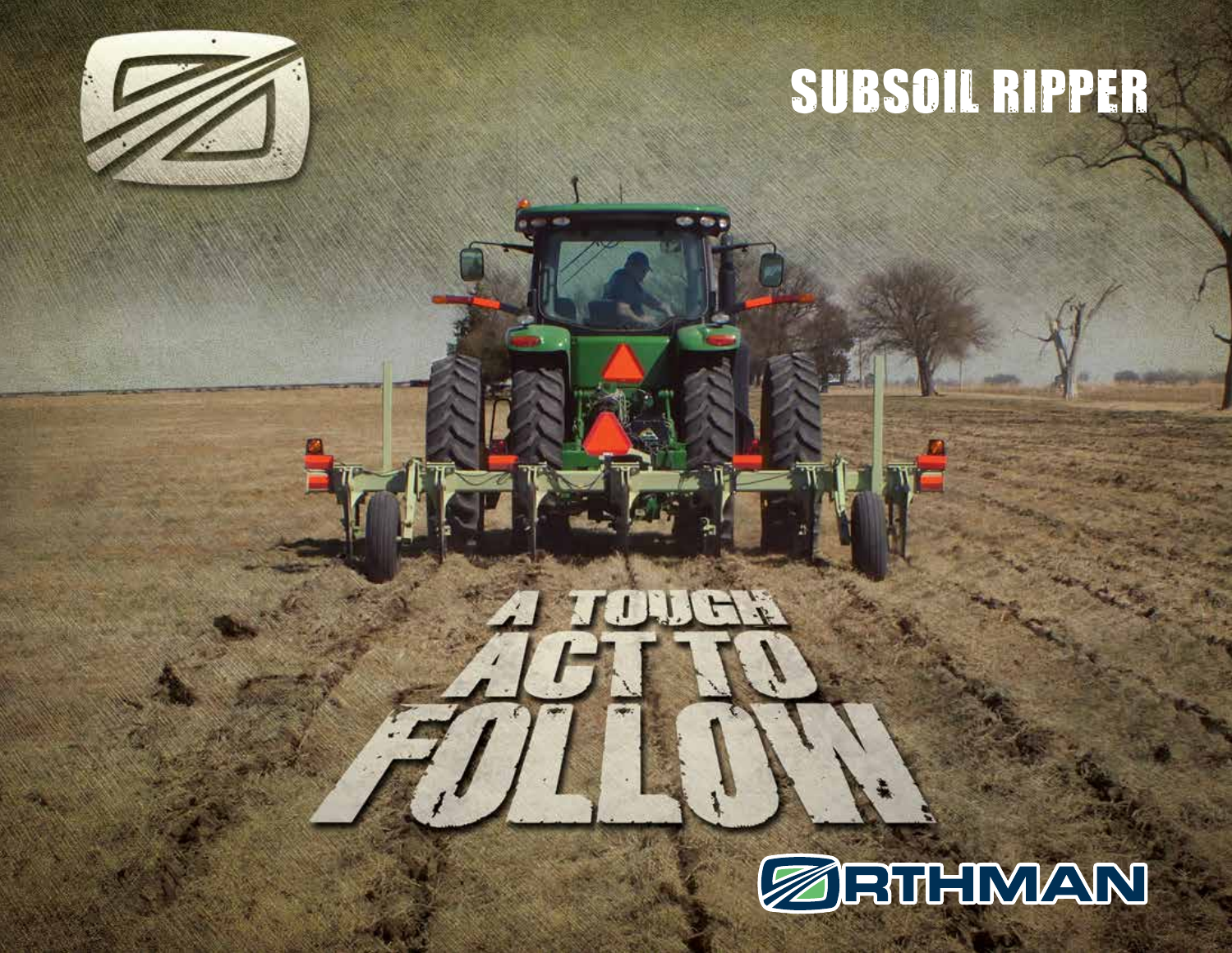# 6|DT SUBSOIL RIPPER

**Eliminate yield-robbing, root-zone compaction, increase soil porosity and utilize deeper soil moisture and nutrients**



# Zero Maintenance Spring Coulter Option

The main-arm pivot of the spring coulter utilizes a greaseless composite bushing that never needs greasing. Providing up to 1,200 pounds of residue-cutting power, the fertilizer- and chemical-resistant rubber compression spring is impervious to failures such as stretching or breaking that are common with conventional steel springs.

With a working depth ranging from 8-20", the 6|DT enables your field to soak up moisture and produce to the best of its ability. The 6|DT provides maximum tillage without the loss of moisture from evaporation and is the most effective tool available to correct yield-robbing and moisture-denying compaction layers.

### Rigid Cutting Coulter Option

The time-tested Orthman rigid cutting coulter comes standard with a 20" rippled coulter, and offers an economical option for growers not requiring a spring loaded coulter.



## Gauge Wheels



Gauge wheels with 6-bolt hubs available with your choice of economical pin adiustment or time-tested crank adjustment assembly.

# **6DT**

#### **The Orthman 6|DT subsoil ripper is designed as a soil conservation tool that destroys deep compaction layers to increase moisture intake, reduce run off and increase yields.**

The all new heavy-duty toolbar is designed from the ground up to withstand the rigors of ripping up to 20" deep. Made from dual 7x7" bars with engineered reinforcements to provide unmatched toolbar strength, the 6|DT is available in row spacing's of 30", 36", 38" and 40", with 5 to 9 shanks, and with category 3-N or 4-N 3-point hitches.